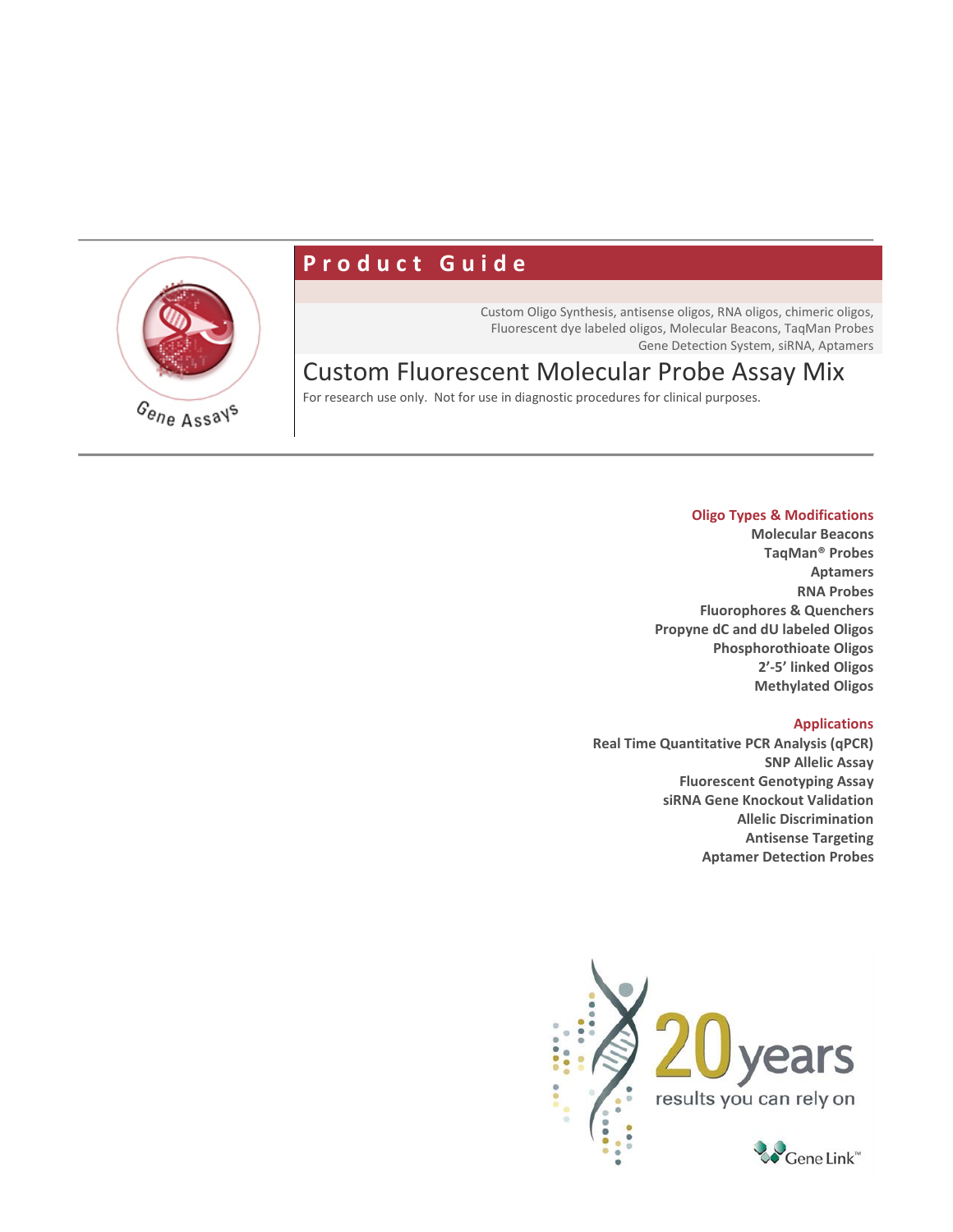# **Custom Fluorescent Molecular Probe Assay Mix**

# **IMPORTANT NOTE**

- 1. Consult product specification sheet and material supplied for specifications of product received.
- 2. This product guide is not specific to any particular fluorescent molecular probe assay mix.
- 3. This product guide should be used in conjunction with the particular instrument manual and specifications and is not intended to replace those specifications.

#### **Storage Instructions:**

- 1. Shipped at room temperature.
- 2. Store at  $-20^{\circ}$ C upon receipt.
- 3. Store at  $-20^{\circ}$ C after dilution and or reconstitution.
- 4. Frozen assay should not be exposed to more than 10 freeze-thaw cycles.
- 5. All fluorescent molecular probe assay mix should be protected from light and stored in the dark.

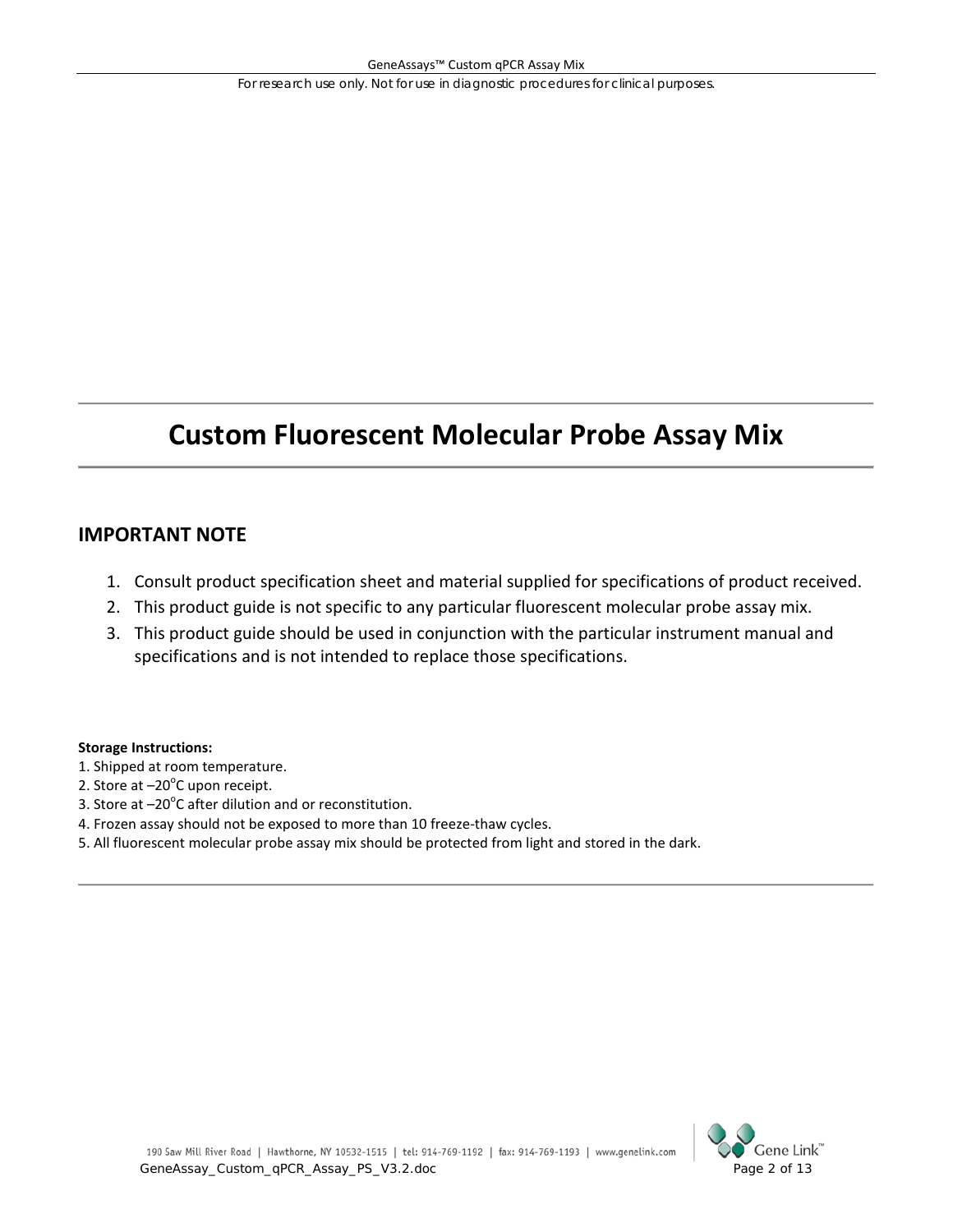# **Fluorescent Molecular Probe Assay Mix**

Molecular probe assay for gene expression, SNP analysis or gene detection of any nucleic acid whose sequence is known can be designed, synthesized and custom formulated as a primer/probe mix by Gene Link. Our online GeneAssays™ design page provides a convenient tool for designing and placing orders.

Fluorescent molecular probe assay mix are designed and synthesized by Gene Link with a wide array of fluorophores and quenchers. All TaqMan and Molecular Beacon probes with the primers are supplied in various standard formats or can be custom formulated with differing concentration of primers and probes.

The list below provides the various formats.

**Assay Shipment Format**: Solution or Lyophilized

**Formulation**: Standard concentrations of primer and probes or custom formulation.

**Probe Type**: Molecular Beacons or TaqMan

**Assay Type**: Gene Expression, genotyping, SNP Analysis or Gene detection.

**Concentration Supplied**: Various concentration e.g. 10X, 20X, 40X, 60X, 80X or custom concentrations

**Quantity**: Small (200 µL); Medium (400 µL); Large (800 µL) and custom OEM sizes.

**Gene Expression Assays standard** 1X Final concentration is two primers each at 500 nM (0.5 micromolar) and one fluorophore labeled probe at 250 nM (0.25 micromolar)

**SNP Genotyping Assays** standard 1X Final concentration is two primers each at 500 nM (0.5 micromolar) and fluorophore labeled probes each at 200 nM (0.20 micromolar)

The above standard assay conditions are for routine assays. These may need to be optimized for certain specific assays and specially for multiplexing with varying concentrations of primers.

Each assay is provided with detailed sequence information for all probes and primers and their position on the specific DNA segment. Please consult specification information enclosed with each shipment.

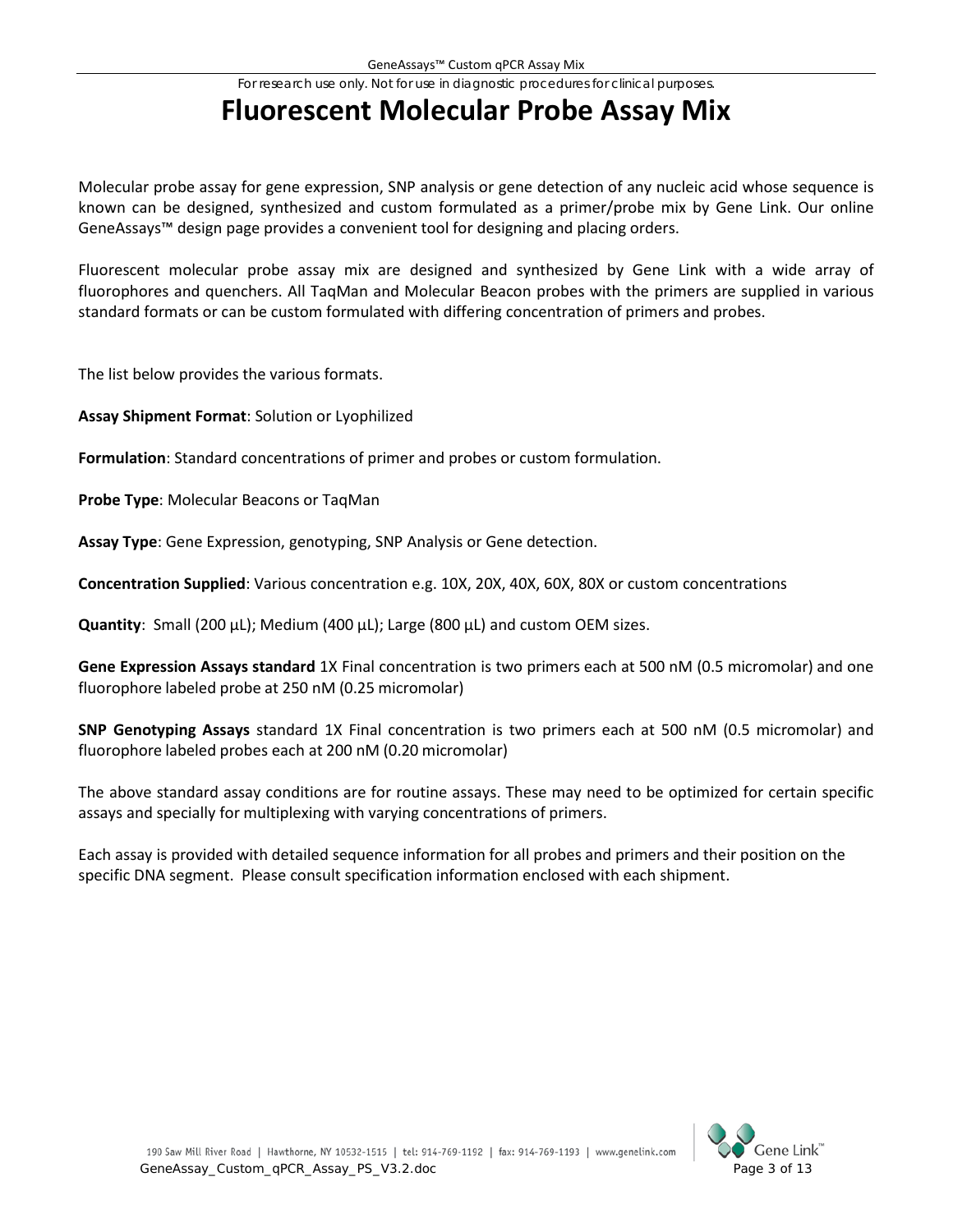# **Reconstitution, Use & Stability of Lyophilized Fluorescent Probes & Oligos**

All Gene Link custom oligo products including, molecular probes, RNA and siRNA includes a datasheet that contains the exact nmols,  $\mu$ g, or A<sub>260</sub> units (OD Units) and other physical data. This data is important for reconstituting the product.

#### **Reconstitution & Storage**

Gene Link fluorescent probes are supplied lyophilized in amber tubes to protect from light and to reduce photo bleaching. These are stable at room temperature for an extended period of time but should preferably be frozen upon receipt. Low TE buffer (10 mM Tris pH 8.0, 0.1 mM EDTA) is recommended for dissolving the probes and oligonucleotides; EDTA inhibits the activity of the nucleases.

| Preferred TE Buffer Reconstitution & Storage pH for Fluorescent Probes |                         |  |  |  |
|------------------------------------------------------------------------|-------------------------|--|--|--|
| 6-FAM, HEX, TET, ROX, and TAMRA                                        | TE Buffer pH 7.5 or 8.0 |  |  |  |
| Cy3, Cy3.5, Cy5, and Cy5.5                                             | TE Buffer pH 7.0 or 7.5 |  |  |  |
| TE Buffer pH 7.5 or 8.0<br>Alexa dyes                                  |                         |  |  |  |
| Cy dyes rapidly degrade in acidic pH                                   |                         |  |  |  |

Further dilution can be made in low TE buffer. After reconstitution store the stock solution at -80°C or -20°C. Fluorescently labeled oligos should be stored protected from light.

#### **Preparation of Individual Primer & Probe Stock Solution of 100 pmols/μl [100 μM].**

Gene Link provides the exact amount of nmols of each probe supplied on the tube and on the Product Specifications Sheet included with the product. We recommend preparing a 100 µM stock solution of each individual primer and probes and keep it frozen protecting from light. A 10X assay mix can be prepared using the stock. A general guideline is given below.

#### **Example:** 6.6 nmols lyophilized product.

Dissolve the 6.6 nmol probe in 66 μl of low TE pH7.5 (10 mM Tris pH8.0, 0.1 mM EDTA) to get 100 pmols/μL [100 µM] stock solution.

#### **Storage**

For optimal long-term storage, it is recommended that the oligonucleotides should be stored dry at -20°C in the dark. If numerous experiments are planned using the same oligonucleotide, prepare aliquots, dry them and store the aliquots at - 20°C.

#### **Stability**

Gene Link guarantees the stability of oligos for 1 year and fluorescent molecular probes for 6 months if reconstituted and stored appropriately as recommended by Gene Link. The stability can be increased several fold by instituting proper handling conditions, avoiding exposure to light and multiple freeze thaws.

In our experience unmodified oligos are stable for numerous years if reconstituted and stored properly. Avoid multiple freeze thaws; do not exceed 6-10 freeze thaw cycles. If the same oligo is intended to be used repeatedly then it is prudent to make several aliquots of the stock solution and stored frozen.

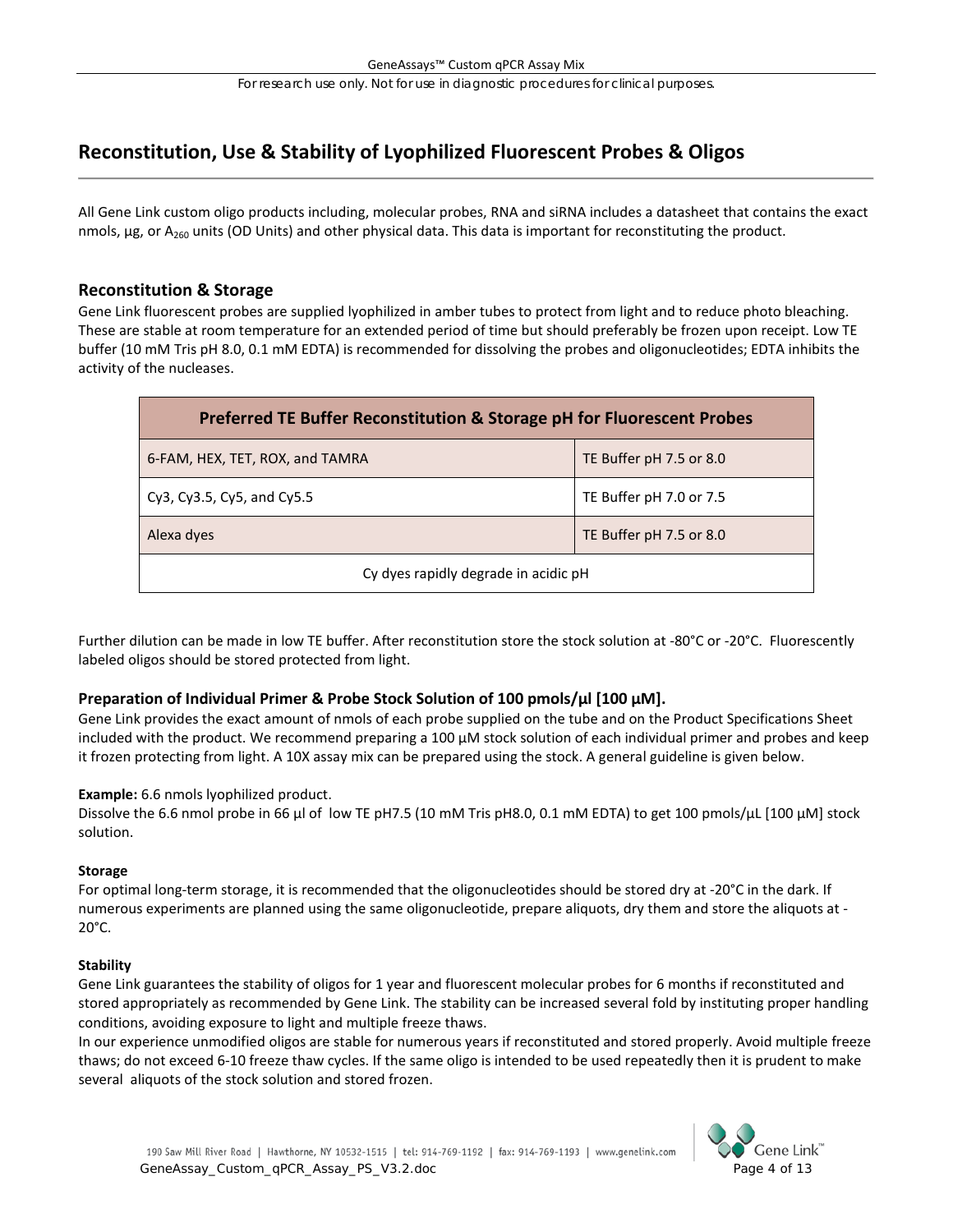## **Preparation of 10X Standard Gene Expression Primer & Probe Assay Mix**

A general guideline for preparing a 10X standard gene expression assay mix is given below. The worksheet column in the table can be used to prepare other volume.

| 10X Standard Gene Expression Primer & Probe Assay Mix                                                                                                                                         |                |            |                                         |  |  |  |
|-----------------------------------------------------------------------------------------------------------------------------------------------------------------------------------------------|----------------|------------|-----------------------------------------|--|--|--|
| Component                                                                                                                                                                                     | Volume/500 µL  | Worksheet* | <b>10X Final Reaction Concentration</b> |  |  |  |
| Primer 1; 100 µM stock                                                                                                                                                                        | $25 \mu L$     |            | 5 $\mu$ M (5 pmol/ $\mu$ L)             |  |  |  |
| Primer 2; 100 $\mu$ M stock                                                                                                                                                                   | $25 \mu L$     |            | 5 $\mu$ M (5 pmol/ $\mu$ L)             |  |  |  |
| Probe; 100 µM stock                                                                                                                                                                           | $12.5$ $\mu$ L |            | 2.5 $\mu$ M (2.5 pmol/ $\mu$ L)         |  |  |  |
| Low TE pH 8.0<br>(10 mM Tris pH 8.0 & 0.1mM EDTA)<br>$437.5 \mu L$                                                                                                                            |                |            |                                         |  |  |  |
| The final 1X gene expression assay mix contains 500 nM (0.5 pmol/ $\mu$ L; 0.5 $\mu$ M) concentration of each primer<br>and 250 nM (0.25 pmol/ $\mu$ L; 0.25 $\mu$ M) concentration of probe. |                |            |                                         |  |  |  |
| *Use worksheet space to calculate for other final desired volume                                                                                                                              |                |            |                                         |  |  |  |

# **Preparation of 10X Standard SNP Primer & Probe Assay Mix**

A general guideline for preparing a 10X standard SNP assay mix is given below. The worksheet column in the table can be used to prepare other volume.

| 10X Standard SNP Primer & Probe Assay Mix                                         |               |            |                                         |  |  |
|-----------------------------------------------------------------------------------|---------------|------------|-----------------------------------------|--|--|
| Component                                                                         | Volume/500 µL | Worksheet* | <b>10X Final Reaction Concentration</b> |  |  |
| Primer 1; 100 µM stock                                                            | $25 \mu L$    |            | 5 $\mu$ M (5 pmol/ $\mu$ L)             |  |  |
| Primer 2; 100 µM stock                                                            | $25 \mu L$    |            | 5 $\mu$ M (5 pmol/ $\mu$ L)             |  |  |
| Probe 1; 100 $\mu$ M stock                                                        | $10 \mu L$    |            | 2 $\mu$ M (2 pmol/ $\mu$ L)             |  |  |
| Probe 2; 100 µM stock                                                             | $10 \mu L$    |            | 2 $\mu$ M (2 pmol/ $\mu$ L)             |  |  |
| Probe 3; 100 µM stock (if required)                                               | $10 \mu L$    |            | 2 $\mu$ M (2 pmol/ $\mu$ L)             |  |  |
| Total volume to 500 µL using Low TE<br>pH 8.0 (10 mM Tris pH 8.0 & 0.1mM<br>EDTA) |               |            |                                         |  |  |

The final 1X SNP assay mix contains 500 nM (0.5 pmol/ µL; 0.5 µM) concentration of each primer and 200 nM (0.2 pmol/  $\mu$ L; 0.2  $\mu$ M) concentration of each probe.

\*Use worksheet space to calculate for other final desired volume

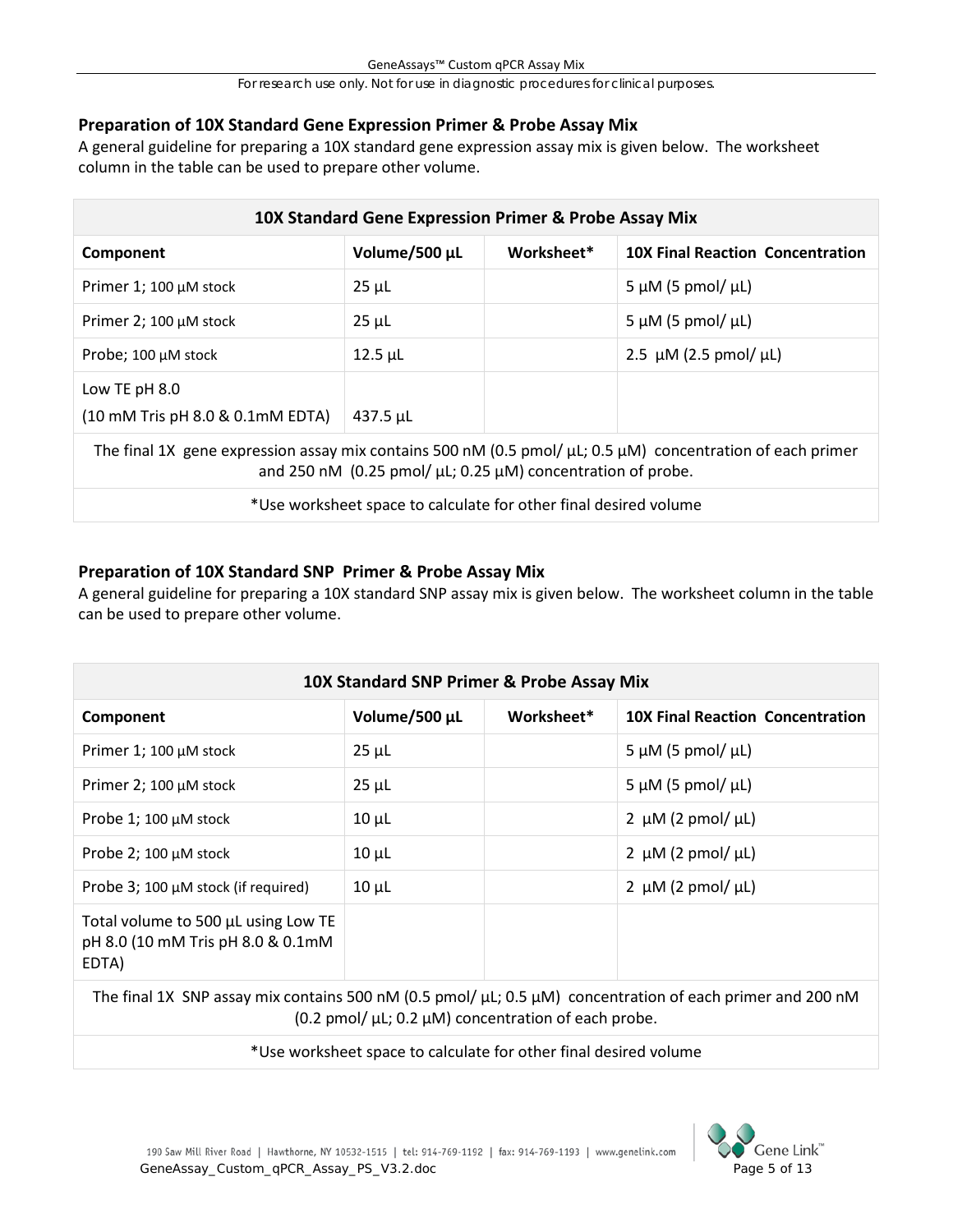# **A. Reaction Premix Preparation Worksheet (prepare 10% more than required) DO NOT ADD TEMPLATE DNA TO THE PREMIX. The template DNA row is only for calculation of the total volume to be added and thus the volume of nuclease free water to be added to arrive at the final volume of the reaction.**

| Component                                                                                           | /5 µLrxn    | Worksheet | $/10$ µLrxn | worksheet  | $/20$ µLrxn | worksheet |
|-----------------------------------------------------------------------------------------------------|-------------|-----------|-------------|------------|-------------|-----------|
| GeneAssays <sup>™</sup> Genotyping PCR 2X<br>Master Mix (with or w/o Rox)                           | $2.5 \mu L$ |           | $5 \mu L$   |            | $10 \mu L$  |           |
| 10X Primers & Probe(s) assay mix                                                                    | $0.5 \mu L$ |           | $1 \mu L$   |            | $2 \mu L$   |           |
| *Nuclease Free Water                                                                                |             |           |             |            |             |           |
| **Template DNA 10 ng.<br>$\frac{1}{2}$ max of $^{\sim}100$ ng)<br>Do not add. Only for calculation. |             |           |             |            |             |           |
| <b>Final Total Volume</b>                                                                           | $5 \mu L$   | $5 \mu L$ | $10 \mu L$  | $10 \mu L$ | $20 \mu L$  | 20L       |

\*Volume of nuclease free water will be determined by the volume of template DNA or the method of DNA delivery method. Add sufficient nuclease free water to arrive at the final total volume of the reaction.

\*\*Determine the DNA delivery method, if using wet delivery method then the maximum volume can be used substituting the addition of sterile water. For dry DNA delivery method the volume will be zero.

## **B. Plate Setup**

- 1. Dispense appropriate volume of reaction premix to each well.
- 2. Add template DNA if using the wet DNA delivery method.
- 3. Seal the plate with optical adhesive film.
- 4. Gently tap the plate(s) to mix the contents.
- 5. Centrifuge plate(s) to ensure elimination of bubbles and reaction contents accumulation at the bottom of well.

## **C. PCR Cycling**

- 1. Place the plate(s) in the real time PCR thermal cycler and start the appropriate programmed file for thermal cycling.
- 2. Consult instrument manufacturer manual for cycling features and fluorophore optical detection properties.
- 3. Consult instrument manual for viewing and retrieving result files.
- 4. Given below is a suggested thermal cycling profile used successfully at Gene Link.

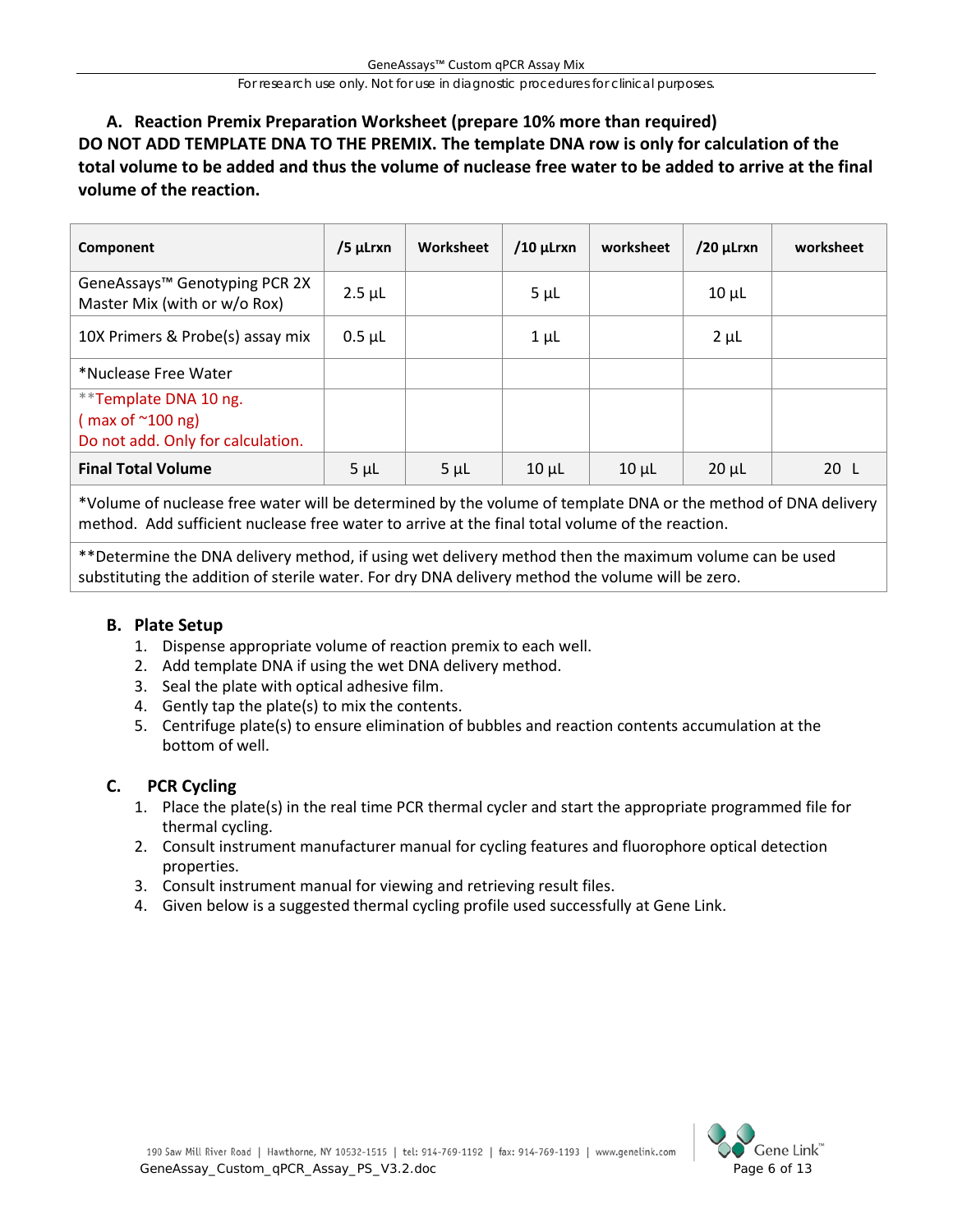| GeneAssays <sup>™</sup> Real Time Gene Expression TaqMan Thermal Cycling Profile               |                |            |         |  |  |  |
|------------------------------------------------------------------------------------------------|----------------|------------|---------|--|--|--|
| Cycle(s)<br><b>Description</b><br><b>Time</b><br><b>Temperature</b>                            |                |            |         |  |  |  |
| Tag Hot start Activation                                                                       | $95^{\circ}$ C | 10 minutes | 1 cycle |  |  |  |
| Denaturation                                                                                   | $95^{\circ}$ C | 15 sec     |         |  |  |  |
| 40 Cycles<br>Annealing & Extension<br>$60^{\circ}$ C<br>1 minute                               |                |            |         |  |  |  |
| If required a hold cycle at $12^{\circ}$ C for infinity can be inserted at the end to retrieve |                |            |         |  |  |  |
| amplified product.                                                                             |                |            |         |  |  |  |

| GeneAssays <sup>™</sup> Real Time qPCR Molecular Beacon® Thermal Cycling Profile               |                    |             |           |  |  |  |
|------------------------------------------------------------------------------------------------|--------------------|-------------|-----------|--|--|--|
| <b>Description</b>                                                                             | <b>Temperature</b> | <b>Time</b> | Cycle(s)  |  |  |  |
| Tag Hot start Activation                                                                       | $95^{\circ}$ C     | 10 minutes  | 1 cycle   |  |  |  |
| Denaturation                                                                                   | $95^{\circ}$ C     | 15 seconds  |           |  |  |  |
| Annealing-OPTICS ON                                                                            | $60^{\circ}$ C     | 30 seconds  | 40 Cycles |  |  |  |
| $72^{\circ}$ C<br><b>Extension-OPTICS OFF</b><br>30 seconds                                    |                    |             |           |  |  |  |
| If required a hold cycle at $12^{\circ}$ C for infinity can be inserted at the end to retrieve |                    |             |           |  |  |  |
| amplified product.                                                                             |                    |             |           |  |  |  |

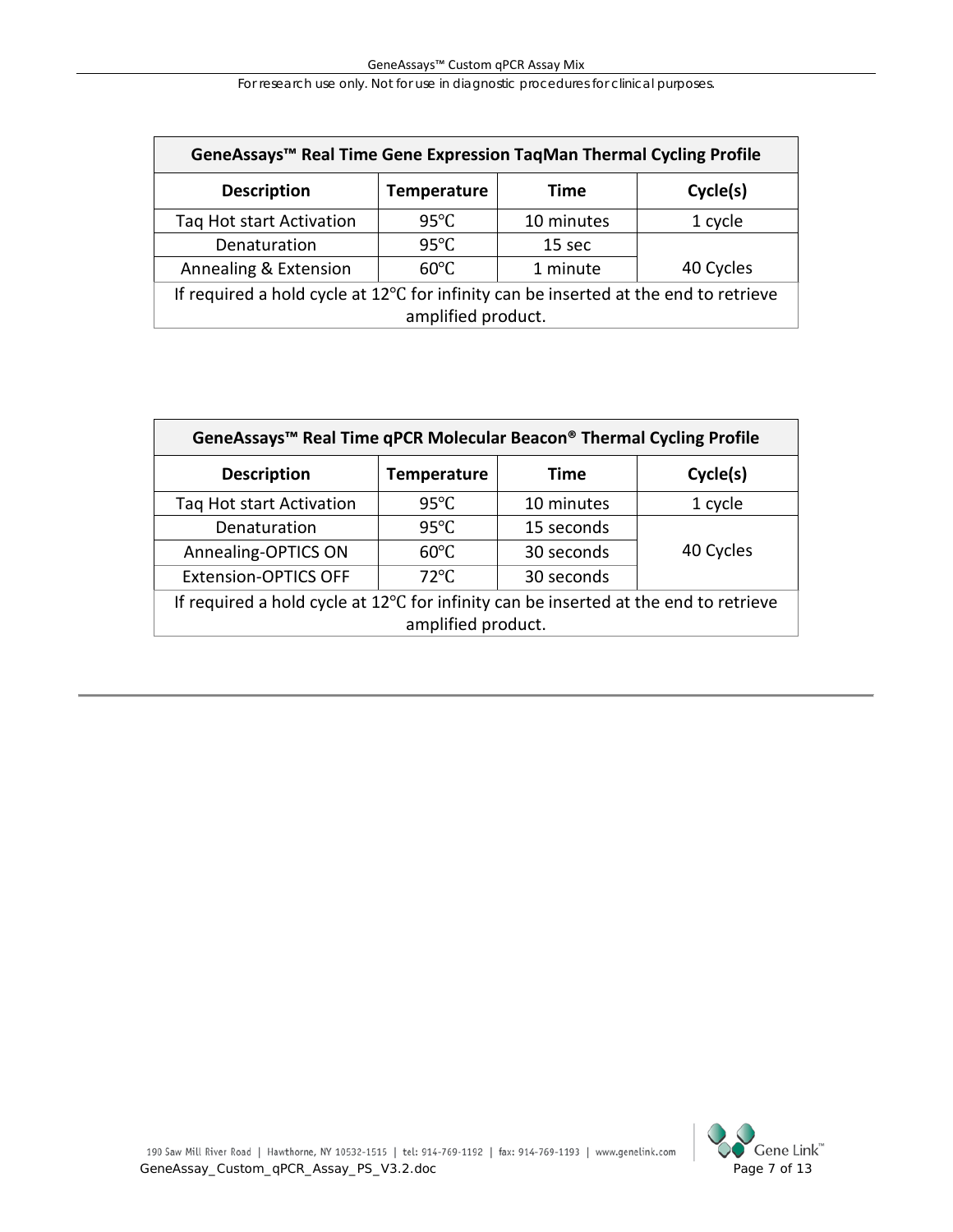### **Gene Link Molecular Beacon Melt Curve Protocol**

1. Prepare Molecular Beacon stock solution at 100 pmols/µl [ 100 µM (micromolar) ] in 1 X PCR Buffer. Gene Link provides the exact amount of nmoles of each oligo supplied on the tube and on the Oligo Report. Multiply the 'nmol' amount by 10 to arrive at the volume of solvent to be added.

- 2. Prepare Molecular Beacon working solution at 5 pmols/ $\mu$ l [5  $\mu$ M (micromolar) ] in 1 X PCR Buffer.
- 3. Set up two 25  $\mu$ l reactions, one with probe alone, one with target + probe as follows.



Notes:

-MgCl<sub>2</sub> needs to be higher for MB reactions than for regular PCR as it helps to stabilize the stem structure of the probe during the high ramp rate. Final concentration of MgCl<sub>2</sub> should be between 2.5 and 4 mM. Here we use 3 mM final. This is the same range of concentration used in an actual amplification reaction.

-Final concentration of probe should be 200-600 nM. Here we use 200 nM. This is also the same concentration range used for the real time reaction.

-For a melt curve it is important to saturate the probe with target. Use 2-3 X the *Molar* amount of target. Here we use 3X target for a final concentration of 600 nM. For real time monitoring, 500 ng genomic DNA, diluted 10X to various concentrations can be used as a starting point.

#### qPCR

Once you have your melt curve you want to select an annealing temperature for your real time PCR where the probe alone is completely closed (shows no fluorescence), and the probe+target is completely open (shows maximal fluorescence). This temperature should be about 5-8 degrees below the Tm of the probe/target hybrid (red vertical line on melt curve of probe+target). It is important to test your primers at the annealing T to ensure that you will have strong, clean amplification at this temperature.

Signal-to-noise (S:N) ratios is calculated by dividing the fluorescence signal of a 25-mer in the presence of a two to five-fold excess of an exactly complementary target sequence by the fluorescence intensity of the probe alone.

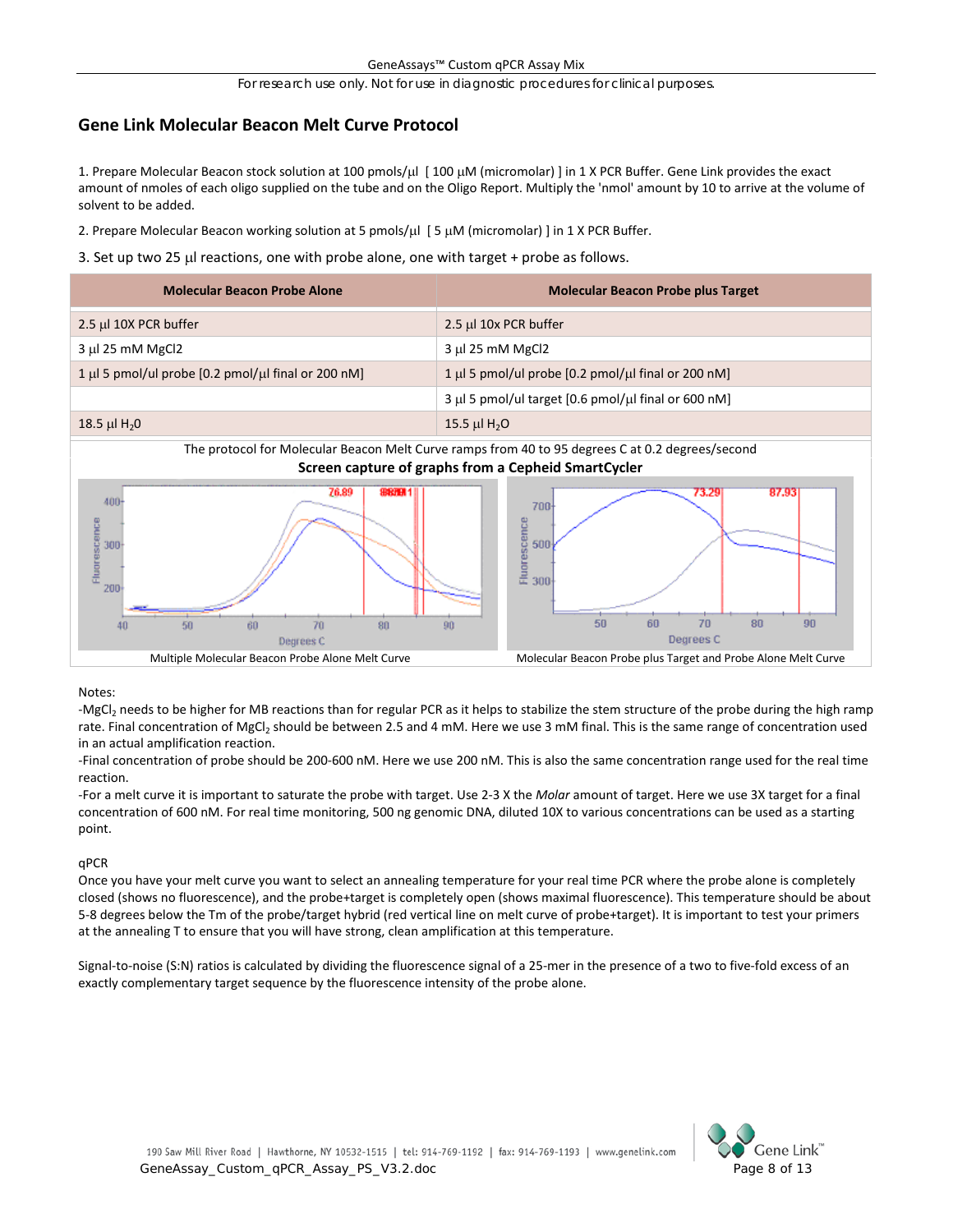### **Fluorophore Spectral Data**

| <b>Dye</b>              | <b>Color</b>   | <b>Absorbance max</b><br>(nm) | <b>Emission max (nm)</b> | <b>Extinction Coefficient</b> |
|-------------------------|----------------|-------------------------------|--------------------------|-------------------------------|
| 6-FAM (Fluorescein)     | Green          | 494                           | 525                      | 74850                         |
| <b>TET</b>              | Orange         | 521                           | 536                      | 85553                         |
| <b>HEX</b>              | Pink           | 535                           | 556                      | 95698                         |
| Cy <sub>5</sub>         | <b>Violet</b>  | 646                           | 667                      | 250000                        |
| Cy 5.5                  | <b>Blue</b>    | 683                           | 707                      | 190000                        |
| Cy <sub>3</sub>         | <b>Red</b>     | 552                           | 570                      | 150000                        |
| Cy 3.5                  | Purple         | 588                           | 604                      | 150000                        |
| Cy <sub>7</sub>         | <b>Near IR</b> | 743                           | 767                      | 200000                        |
| Tamra                   | <b>Rose</b>    | 565                           | 580                      | 87000                         |
| <b>ROX</b>              | Purple         | 587                           | 607                      | 105000                        |
| JOE                     | <b>Mustard</b> | 528                           | 554                      | 105000                        |
| <b>Alexa Dye Series</b> | Varies         | Varies                        | Varies                   | Varies                        |

## **Fluorophore Absorbance and Emission Data**

#### **List of Other Molecular Probes Fluorescent Dyes**

| <b>Dye</b>               | <b>Color</b> | <b>Absorbance max</b><br>(nm) | Emission max (nm) | <b>Extinction Coefficient</b> |
|--------------------------|--------------|-------------------------------|-------------------|-------------------------------|
| Cascade Blue             | <b>Blue</b>  | 396                           | 410               | 29,000                        |
| <b>Marina Blue</b>       | <b>Blue</b>  | 362                           | 459               | 19,000                        |
| Oregon Green 500         | Green        | 499                           | 519               | 78,000                        |
| Oregon Green 514         | Green        | 506                           | 526               | 85,000                        |
| Oregon Green 488         | Green        | 495                           | 521               | 76,000                        |
| Oregon Green 488-X       | Green        | 494                           | 517               | 84,000                        |
| Pacific Blue             | <b>Blue</b>  | 416                           | 451               | 36,000                        |
| <b>Rhodamine Green</b>   | Green        | 504                           | 532               | 78,000                        |
| <b>Rhodol Green</b>      | Green        | 496                           | 523               | 63,000                        |
| <b>Rhodamine Green-X</b> | Green        | 503                           | 528               | 74,000                        |
| <b>Rhodamine Red-X</b>   | <b>Red</b>   | 560                           | 580               | 129,000                       |
| <b>Texas Red-X</b>       | <b>Red</b>   | 583                           | 603               | 136,000                       |

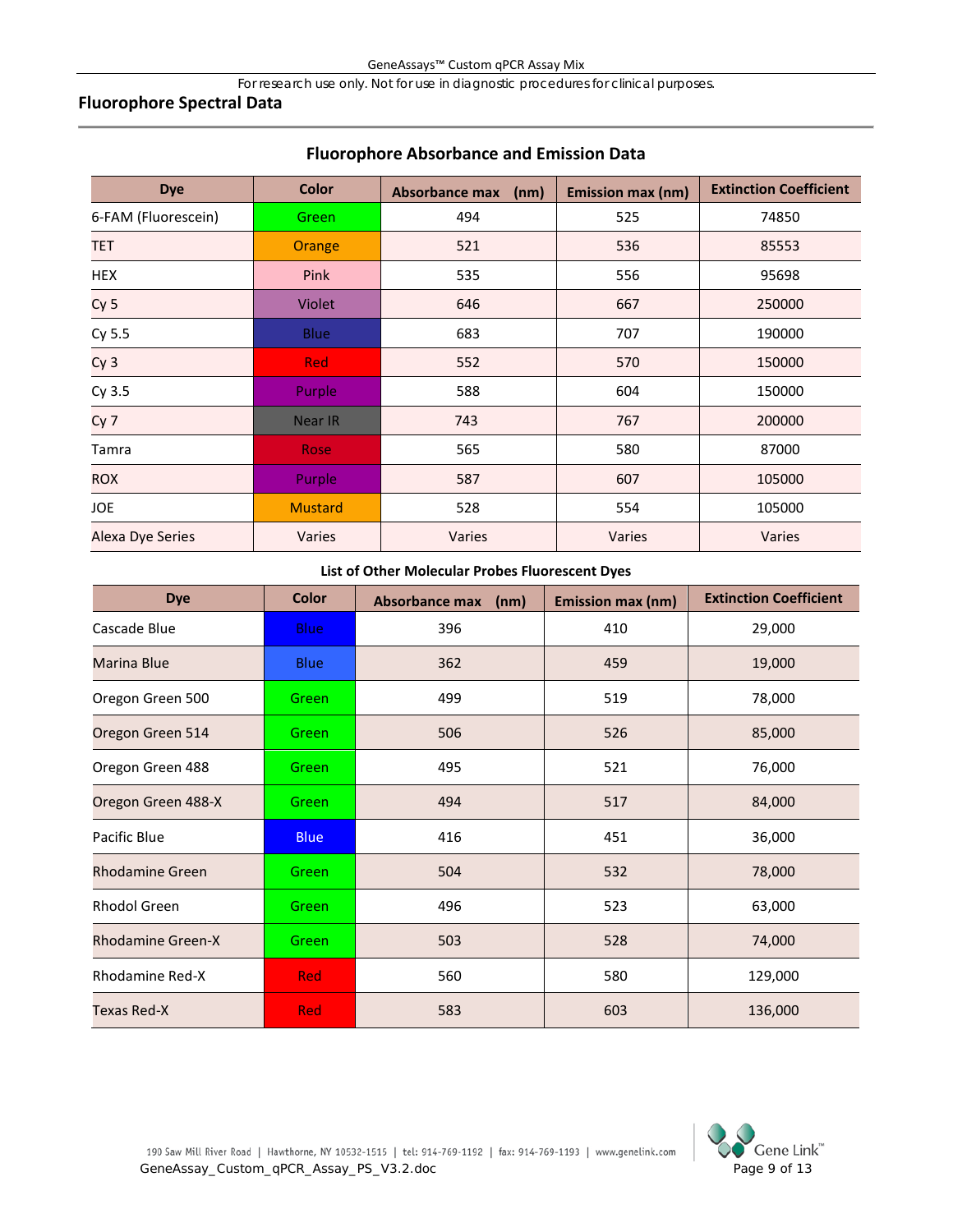| Applied Biosystems Proprietary Dyes & Possible Substitutions |                     |                   |  |  |  |
|--------------------------------------------------------------|---------------------|-------------------|--|--|--|
| Dye                                                          | Absorbance max (nm) | Emission max (nm) |  |  |  |
| <b>VIC</b>                                                   | 538                 | 554               |  |  |  |
| <b>HEX</b>                                                   | 535                 | 556               |  |  |  |
| <b>NED</b>                                                   | 546                 | 575               |  |  |  |
| Cy3                                                          | 550                 | 570               |  |  |  |
| PET                                                          | 558                 | 595               |  |  |  |
| Cy3.5                                                        | 588                 | 604               |  |  |  |
| <b>ROX</b>                                                   | 575                 | 602               |  |  |  |
| <b>Texas Red</b>                                             | 583                 | 603               |  |  |  |
| LIZ                                                          | 630                 | 652               |  |  |  |
| Cy5                                                          | 646                 | 667               |  |  |  |

# **Applied Biosystems Proprietary Dyes & Possible Substitutions**

# **Alexa Fluor® Dyes**

| Dye             | Color          | Absorbance max<br>(nm) | Emission max (nm) | <b>Extinction Coefficient</b> |
|-----------------|----------------|------------------------|-------------------|-------------------------------|
| Alexa Fluor 350 | <b>Blue</b>    | 346                    | 442               | 19,000                        |
| Alexa Fluor 405 | Green          | 401                    | 421               | 34,000                        |
| Alexa Fluor 430 | Green          | 433                    | 541               | 16,000                        |
| Alexa Fluor 488 | Green          | 495                    | 519               | 71,000                        |
| Alexa Fluor 532 | Yellow         | 532                    | 553               | 81,000                        |
| Alexa Fluor 546 | <b>Red</b>     | 556                    | 573               | 104,000                       |
| Alexa Fluor 555 | <b>Red</b>     | 555                    | 565               | 150,000                       |
| Alexa Fluor 568 | <b>Red</b>     | 578                    | 603               | 91,000                        |
| Alexa Fluor 594 | Red            | 590                    | 617               | 73,000                        |
| Alexa Fluor 633 | <b>Violet</b>  | 632                    | 647*              | 100,000                       |
| Alexa Fluor 647 | <b>Violet</b>  | 650                    | 665*              | 239,000                       |
| Alexa Fluor 660 | Purple         | 663                    | 690*              | 123,000                       |
| Alexa Fluor 680 | <b>Blue</b>    | 679                    | 702*              | 184,000                       |
| Alexa Fluor 700 | Near IR        | 702                    | $723*$            | 192,000                       |
| Alexa Fluor 750 | <b>Near IR</b> | 749                    | $775*$            | 240,000                       |

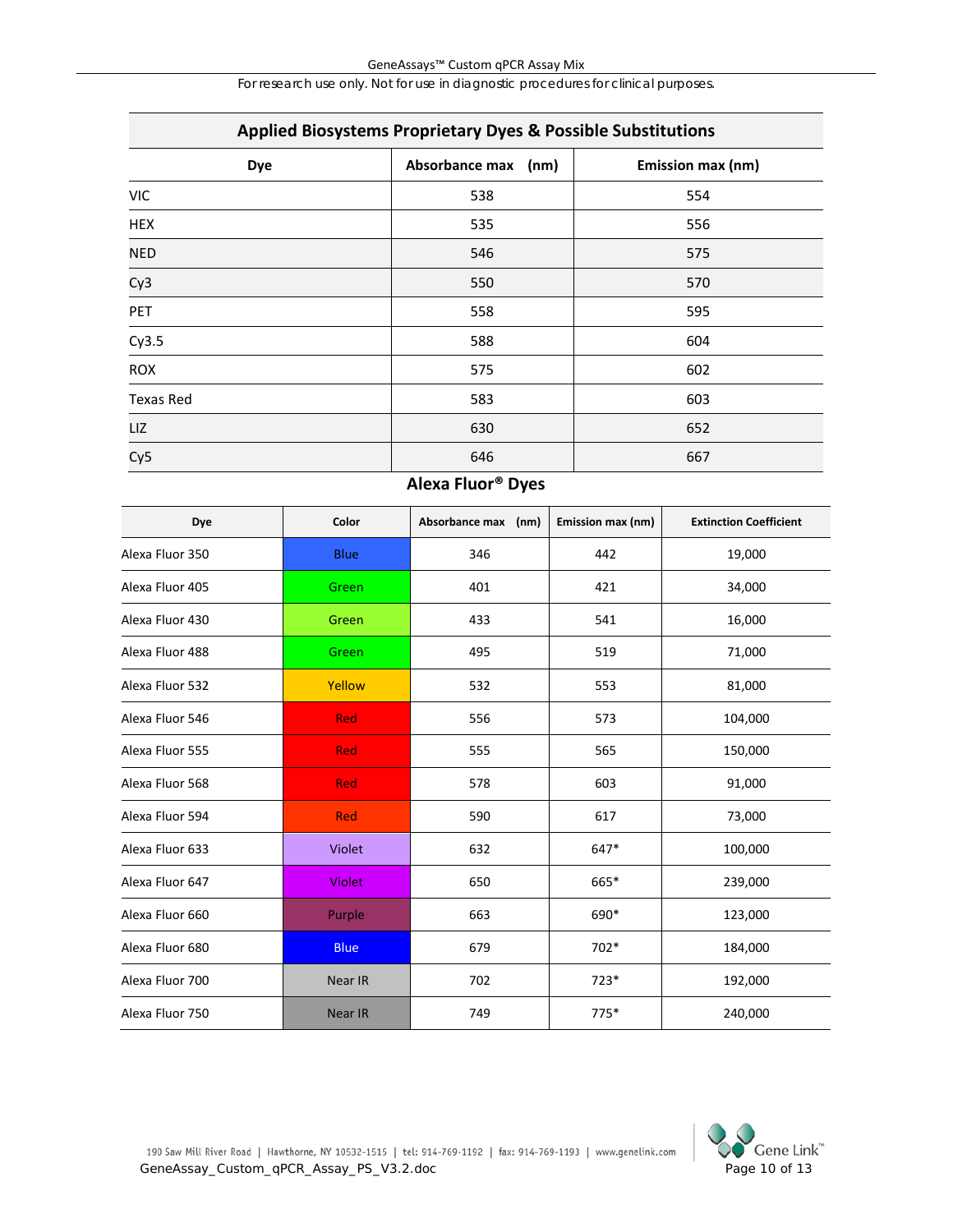Spectral characteristics of the Alexa Fluor dyes. Extinction coefficient at l max in cm -1m-1. \*Human vision is insensitive to light beyond~650nm, and therefore it is not possible to view the far -red- fluorescent dyes by looking through the eyepiece of a conventional fluorescent microscope. Alexa Fluor® Dyes is sold under license from Invitrogen Corporation. These may only be used for R&D and may not be used for clinical or diagnostic use.

\*Disclaimer of License Statement for Molecular Beacons Products -

 \*PHRI Molecular Beacon License Agreement -"This product is sold under license from the Public Health Research Institute. It may be used under PHRI Patent Rights only for the purchaser's research and development activities". \*\*Black Hole Quencher License Agreement

"Black Hole Quencher", "BHQ-1", "BHQ-2" and "BHQ-3" are registered trademarks of Biosearch Technologies, Inc., Novato, CA. The BHQ technology is licensed and sold under agreement with Biosearch and these products are sold exclusively for R&D use by the purchaser. They may not be used for clinical or diagnostic purposes and they may not be resold, distributed or re-packaged.

\*Alexa Fluor® Dyes are sold under license from Invitrogen Corporation. These may only be used for R&D and may not be used for clinical or diagnostic use.

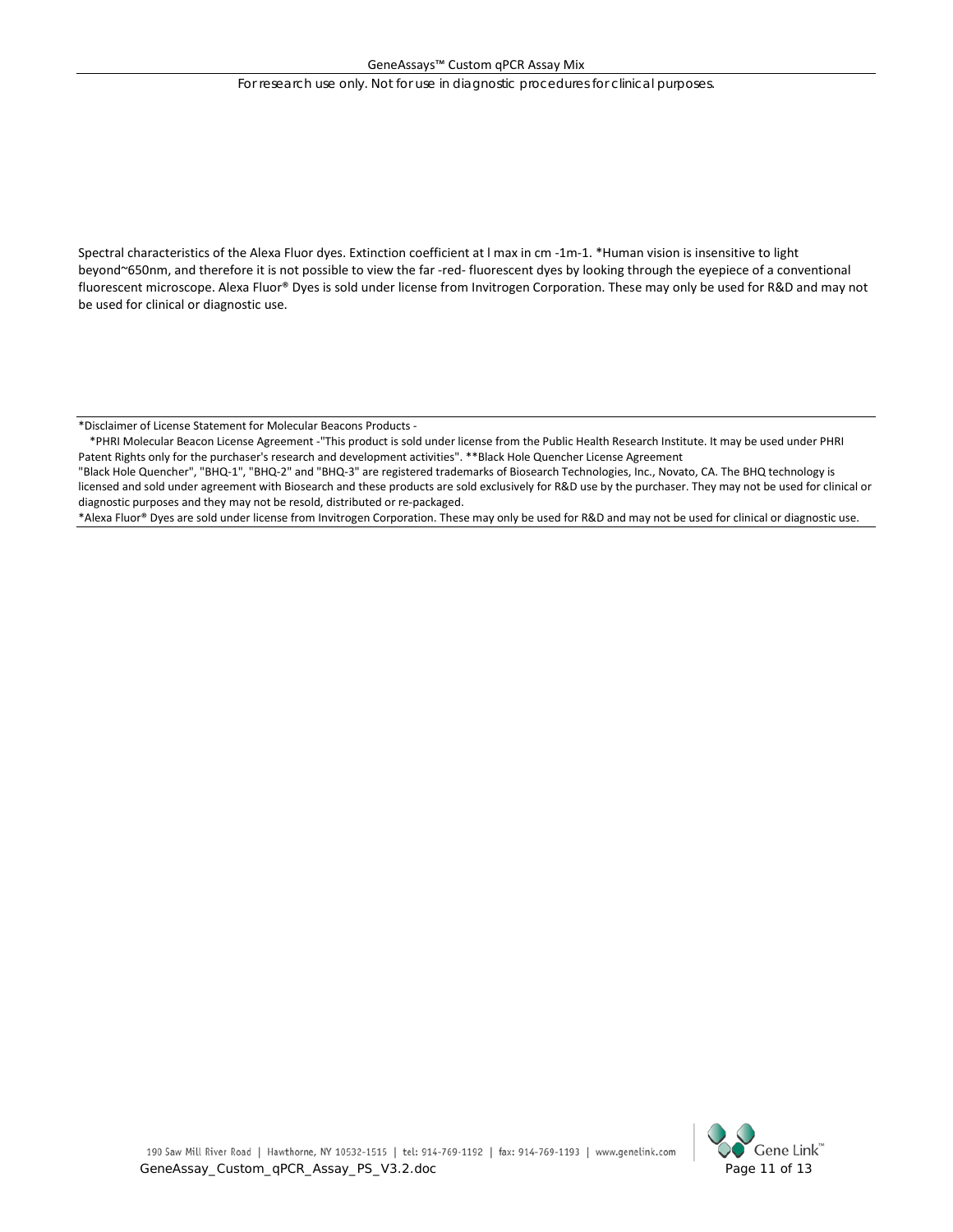# **Tools: An Array of Genetic Tools**

# **Tools application from Gene Link for iPhone/iPod/iPad**



The Gene Link Tools app also has advanced modules for setup of Polymerase Chain Reaction (PCR) and Quantitative Real Time PCR (Q-PCR).

The main focus of this app is to have a handy source of calculation modules and quick reference sections for designing and executing experiments involving PCR and Q-PCR.

# **Tools Modules**

1. Oligo Tm: A robust oligo melting temperature calculation module using three methods; it also calculates other physical attributes.

- 2. Oligo Resuspension
- 5. Oligo Dilution

6. PCR & qPCR: Convenient calculator for multiple reaction setup for PCR, TaqMan qPCR and Molecular Beacon qPCR setup. Includes stock solution information and cycling profiles

- 7. Molarity Calculator
- 8. Reagent Dilution

9. Measurement Convertor: A convenient selection of calculators to convert length, area, mass, temperature and volume units. 10. Genetic Code Translator: Enter DNA sequence to see coding pattern.

# **Reference Modules**

A selection of topics, relevant to life scientists for quick access to basic information. This section includes the following sections and sub sections.

1. Nucleic Acid Basics

2. Modifications Table: A list of common modifications with molecular structure and basic properties.

3. Dye & Quencher Table: A convenient list of

fluorophores and quencher matching the emission max. 4. Duplex Stability & Nuclease Resistance

5. Gene Information: Simply enter the accession number and retrieve detailed gene information from NCBI database,

6. Amino Acid Table: Molecular structure and detailed physical properties of all amino acids.

7. Translation Table: Genetic code for all amino acids. 8. Codon Picker: Select codon sequence and see the corresponding amino acid and detailed information.